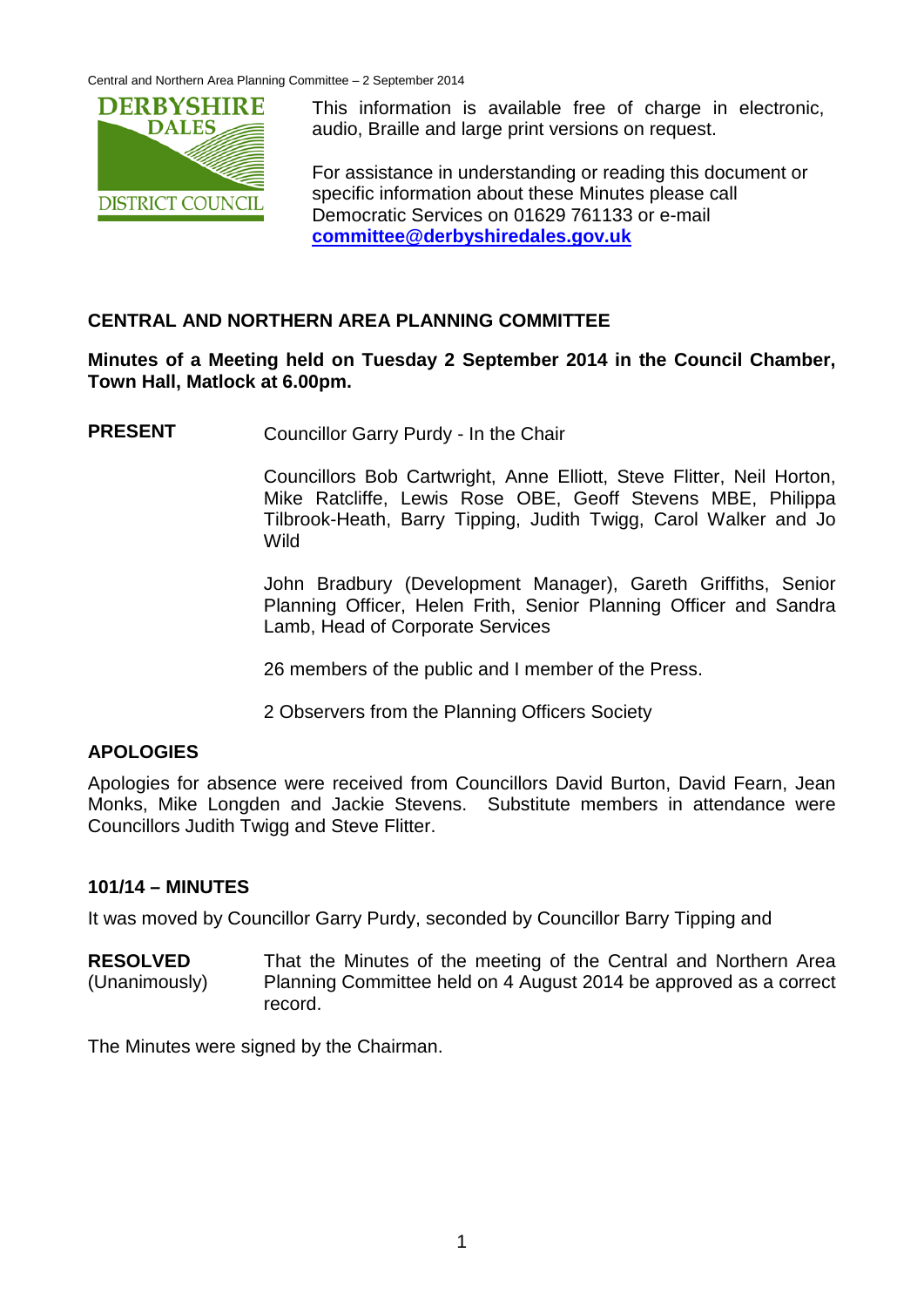## **102/14 - APPLICATION NO. 14/00374/FUL – FIRST FLOOR REAR EXTENSION AT 35 COLDWELL STREET, WIRKSWORTH**

The Committee had visited the site prior to the meeting to assess the impact of the proposal upon the amenity of neighbouring residents. Copy correspondence received following publication of the Agenda was circulated at the meeting.

In accordance with the procedure for Public Participation, Chris Bristow spoke against the application.

It was moved by Councillor Geoff Stevens, seconded by Carol Walker and

| <b>RESOLVED</b>    | That planning permission be granted subject to the conditions<br>outlined in the report. |  |
|--------------------|------------------------------------------------------------------------------------------|--|
| Voting:            |                                                                                          |  |
| For                | 12                                                                                       |  |
| <b>Against</b>     |                                                                                          |  |
| <b>Abstentions</b> |                                                                                          |  |

# **103/14 – APPLICATION NO. 14/00375/LBALT – ALTERATIONS TO LISTED BUILDING, FIRST FLOOR REAR EXTENSION AT 35 COLDWELL STREET, WIRKSWORTH**

It was moved by Councillor Geoff Stevens, seconded by Councillor Barry Tipping and

| <b>RESOLVED</b>    | That listed building consent be granted subject to the conditions<br>outlined in the report. |
|--------------------|----------------------------------------------------------------------------------------------|
| Voting:            |                                                                                              |
| <b>In Favour</b>   | 12                                                                                           |
| <b>Against</b>     |                                                                                              |
| <b>Abstentions</b> |                                                                                              |

### **104/14 - APPLICATION NO. 14/00398/FUL – RESIDENTIAL DEVELOPMENT OF FIVE DWELLINGS COMPRISING THREE HOUSES AND TWO FLATS WITH ASSOCIATED ACCESS AND PARKING AT CHESTNUT FARM, UPPERTOWN, BONSALL**

The Committee had visited the site prior to the meeting to assess the impact of the planning application. Additional representations received after publication of the Agenda were circulated for the Committees attention.

In accordance with the procedure for Public Participation the following members of the public spoke on the application.

- Ian McHugh, representative of Bonsall Residents Group, spoke against the application
- Mark Harris, local resident, spoke against the application
- Sandra Harris, member of Bonsall Residents Group, spoke against the application.
- Jane Holmes, local resident, spoke against the application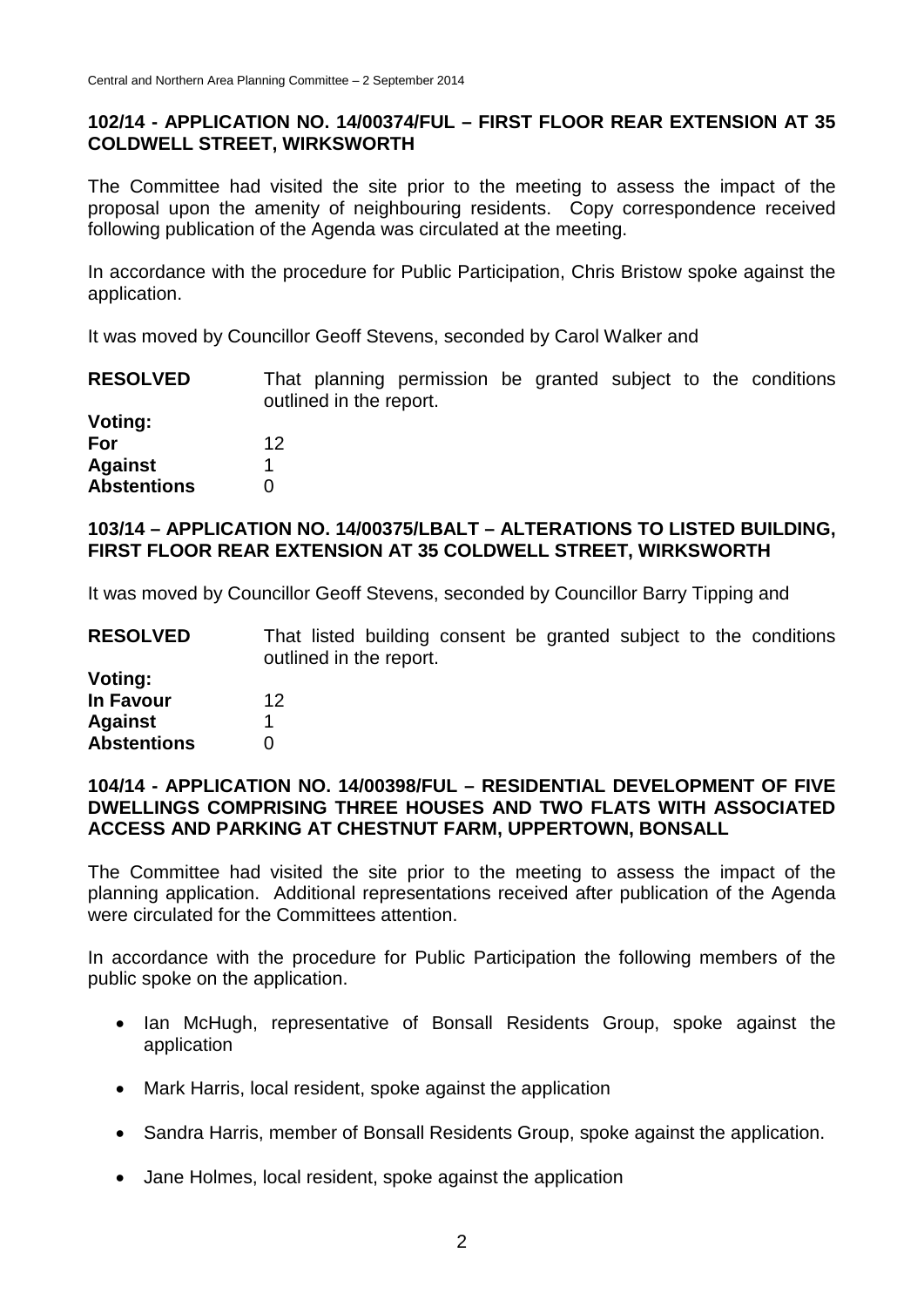Central and Northern Area Planning Committee – 2 September 2014

- Mrs Alexander, neighbour, spoke against the application
- Phil Addis, a Bonsall resident, expressed his view on the application
- Mike Price, Architect, spoke in favour of the application
- Mr Millward, member of the public, spoke in favour of the application

It was moved by Councillor Lewis Rose, seconded by Councillor Jo Wild and

**RESOLVED** (Unanimously) That planning permission be granted subject to the conditions outlined in the report.

### **105/14 - APPLICATION NO. 14/00437/OUT - ERECTION OF THREE STOREY BUILDING FOR HOTEL AND ANCILLARY RESTAURANT/BAR TOGETHER WITH CAR PARKING AND ANCILLARY WORKS AT LAND BETWEEN BAKEWELL ROAD AND ARC LEISURE CENTRE**

The Committee visited the site prior to the meeting to make a full assessment of the impact of the development on the character and appearance of the area.

In accordance with the scheme for Public Participation Helen Binns, Agent for Whitbread, spoke in favour of the application.

The Planning Officer reported that following dialogue with the applicants, amended plans had been agreed which changed the visibility splay which matched the highways advice and revised conditions were set out in the late representation handout.

It was moved by Geoff Stevens, seconded by Councillor Judith Twigg and

**RESOLVED** (Unanimously) That planning permission be approved subject to the conditions outlined in the report and as revised in the late representation sheet.

Councillor Lewis Rose left the meeting following discussion of this item at 7:25 p.m.

### **106/14 – APPLICATION NO. 14/00404/OUT – ERECTION OF BUNGALOW (OUTLINE) AT IVY HOUSE, NOTTINGHAM ROAD, TANSLEY**

The Committee had visited the site prior to the meeting to assess the impact on the surrounding area. Additional representations following receipt of the Agenda were circulated for the Committee's attention.

In accordance with the scheme for public participation, Paul Nellist representing the applicant, spoke in favour of the application.

It was moved by Councillor Geoff Stevens, MBE, seconded by Councillor Steve Flitter and